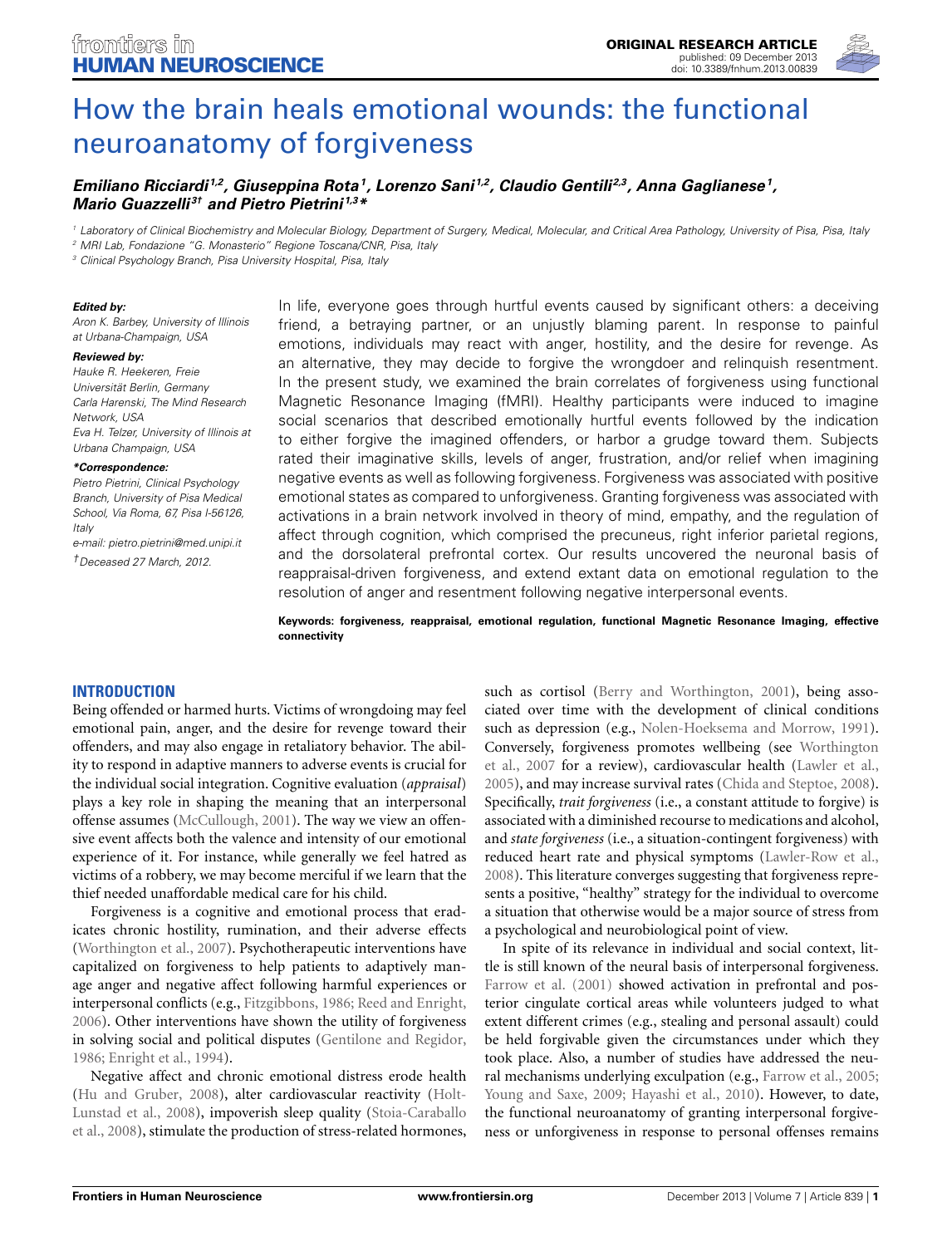unexplored. The fact that forgiving is a healthy resolution of the problems caused by injuries suggests that this process might have evolved as a favorable response that promotes human survival. Thus, identifying its neural correlates is important in order to clarify which brain areas contribute to such an important biological function, i.e., the restoration of the individual's biological and mental homeostatic equilibrium. In turn, a deeper understanding of the biological bases of a mental process that naturally allows the individual to solve a stressful situation may provide a rationale for the therapeutic use of forgiveness.

In the present study, we used functional Magnetic Resonance Imaging (fMRI) to investigate regional brain activity and cortical effective connectivity associated with forgiveness and unforgiveness. Volunteers were engaged in script-driven mental imagery of personal offense, and subsequently instructed to either grant forgiveness to their imagined offender, or to fuel resentment and/or imagine revenge. We assumed that forgiveness would re-establish the individual emotional balance after an interpersonal hurtful event and lead to subjective relief [\(Worthington, 2006\)](#page-8-2). We hypothesized that this homeostatic process would engage activation in the dorsolateral prefrontal cortex (DLPFC) and the anterior cingulate cortex (ACC), which are part of the brain network that supports the cognitive regulation of emotion, and have been consistently associated with the decrease of negative affect mediated by reappraisal strategies [\(Ochsner and Gross, 2005](#page-7-16)). Also, we expected that in order to forgive, volunteers would need to inhibit spontaneous aggressive reactions in response to personal offenses, and that this process would recruit prefrontal cortical areas, which are known to be involved in the modulation of aggressive behavior [\(Pietrini et al.](#page-7-17), [2000;](#page-7-17) [Chikazoe,](#page-7-18) [2010](#page-7-18)).

## **METHODS**

## **PARTICIPANTS**

Ten healthy volunteers (5 females) with  $19.2 \pm 2.06$  years (mean  $\pm$  *SD*) of education, aged 26  $\pm$  2 years (mean  $\pm$  *SD*), and with excellent imagery abilities [Gordon Visual Imagery Test, [\(Richardson](#page-7-19), [1969\)](#page-7-19), score = 23.7 ± 0.5 (mean ± *SD*), minimum score  $= 0$  (*worst imagery*), maximum score  $= 24$  (*best*); Betts Questionnaire of Mental Imagery [\(Sheehan](#page-7-20), [1967](#page-7-20)) vividness score  $= 79 \pm 13.5$ , score range 35 (*best imagery*) to 245 (*worst*)] were recruited. Participants were right-handed and had no history of any medical, neurological, or psychiatric condition that could affect brain function. None of them was on medication at the time of their enrolment in the study. Volunteers had normal or corrected-to-normal visual acuity, and gave their written informed consent to the study. The Ethics Committee of the University of Pisa approved the study [Protocol n. 1616/2003 03-FMRI-001].

## **EXPERIMENTAL PARADIGM**

While in the MRI scanner, subjects were presented with narrative scenarios devised to evoke three consecutive emotional conditions: a pre-hurtful condition, a hurtful condition, and a forgiving or an unforgiving response. Scenarios for the hurtful condition consisted of short stories adapted from the Willingness to Forgive Scale [\(DeShea, 2003](#page-7-21)) and were selected among those eliciting the

strongest emotional responses based on a rating by an independent sample  $[N = 97, 50$  females; mean age  $\pm SD$ : 32  $\pm 10$  years]. We relied on a global pool of 39 hurtful scenarios. Each scenario began with a neutral social scene (*pre-hurtful condition*), and then led to a hurtful event (*hurtful condition*). The indication to forgive or to unforgive the offender were presented in a randomized way for all volunteers (the ratio being: 50% forgiveness requests and 50% unforgiveness requests) for a total of 15 scenarios of forgiveness and 15 scenarios of unforgiveness. The association between a scenario and a specific response (i.e., forgiving or unforgiving) was randomly assigned in each subject, so that a scenario could have two different outcomes in two distinct participants. Indications to forgive were accompanied by one among the following four types of reappraisal-instructions selected on the basis of each specific scenario: (1) statements explaining that emotional distress played an important role in determining the wrongdoers' behavior; (2) justifications of the offender's behavior; (3) statements explaining that the victim him/herself could share some responsibility for the negative event, or (4) positive re-evaluations of the consequences of negative events. Indications for unforgiveness were associated with (1) statements emphasizing the victim's resentment and/or (2) incitements to seek revenge (See **[Table 1](#page-2-0)** for examples). Before the beginning of the fMRI scanning session, volunteers were clearly instructed to follow the indications that would be provided with each scenario. The selection of strategies was based on prior literature linking positive reappraisal and empathy toward a wrongdoer to forgiveness [\(Shapiro](#page-7-22), [1991](#page-7-22); [Fincham, 2000;](#page-7-23) [Batson and Ahmad](#page-7-24), [2001](#page-7-24); [McCullough, 2001\)](#page-7-0). For each scenario, forgiveness/unforgiveness requests were randomized across subjects. To increase imageability, scenarios were tailored on each participant (e.g., referring to a sister in case the volunteer had no brother). Also, scenarios that subjects had actually experienced in their life were discarded. Written descriptions for each scenario were projected on a screen. Each participant was debriefed after the whole experiment.

The whole experimental paradigm consisted of ten runs, each of which comprised three self-paced blocks separated by a variable inter-stimuli interval (range  $= 21-30$  s). In each block, subjects were given a maximum of 45 s to go through the three screens evoking the intended emotional reaction for each scenario. Volunteers were allowed to read and imagine each scenario at their own pace, and advance through the screens by button pressing. At the end of each run, subjects rated their ability to elicit a detailed mental representation, the intensity of the evoked emotional response for each scenario and the degree of relief that they felt after forgiving by using a self-rating Likert-type scale ranging from 1 (not at all) to 5 (extremely) (**[Table 2](#page-2-1)**).

## **BEHAVIORAL DATA ANALYSES**

We tested the hypothesis that forgiveness would affect emotional state by re-establishing emotional balance (thus, leading to subjective relief) by computing a correlation analysis between the capacity to grant forgiveness, as rated by the subjects, and levels of subjective relief (linear regression analysis, Bonferroni corrected). To test the hypothesis that volunteers would need to inhibit spontaneous aggressive reactions to forgive personal offenses we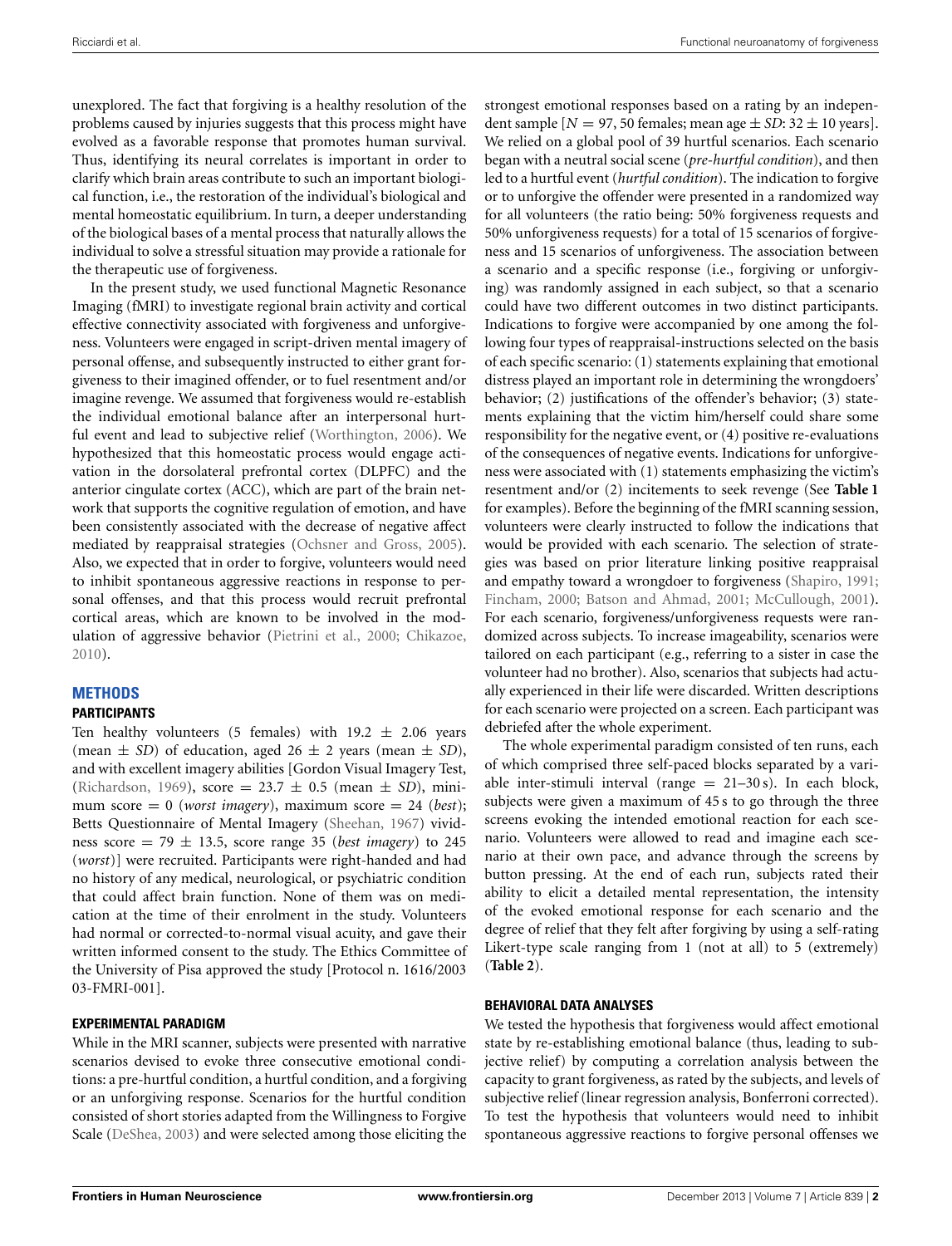#### <span id="page-2-0"></span>**Table 1 | Exemplar narrative scenario.**

#### **Pre-hurtful condition**

Now you have to imagine that you're having a meeting with your boss and colleagues. Your boss is planning the future work of the company.

#### **Hurtful condition**

Unexpectedly, he criticizes your job, pointing out your lack of professional skills. He fires you, telling that you must leave the working-place by the day after.

#### **Forgiveness**

Now imagine to forgive your boss knowing that you never gave your best at work.

#### **Unforgiveness**

Now imagine not to forgive your boss, to harbor a grudge toward him and think how to revenge in the best way.

#### <span id="page-2-1"></span>**Table 2 | Self-rating questionnaire on imaginative capabilities.**

1. How clear and vivid was the picture of your imagined scene?

2. How angry and frustrated were you in the imagined context?

3. How easily could you imagine to not forgive and to think about revenge?

4. How easily could you imagine forgiving?

5. How much did you feel better after forgiving?

ran a correlation analysis between levels of anger and frustration for hurtful scenarios and the subsequent ability to enact unforgiveness (linear regression analysis, Bonferroni corrected).

#### **fMRI SCANNING PARAMETERS AND DATA ANALYSIS**

Subjects were instructed not to move and had their head immobilized within the head coil with foam rubbers. We acquired Echo-Planar Images ( $TR = 3000$  ms, 26 slices, 5-mm-thick axial images, FOV = 24 cm,  $TE = 30$  ms, flip angle =  $90^{\circ}$ , voxel size =  $3.75$  mm  $\times$  3.75 mm  $\times$  5 mm) sensitive to the BOLD signal on a 1.5 Tesla whole body scanner (General Electric, Milwaukee, WI). High-resolution T1-weighted spoiled gradient recall images (124 slices, 1.2-mm-thick sagittal images,  $FOV = 24$  cm) were obtained for each subject as an anatomical reference. AFNI and SUMA packages and related software plugins [\(http://afni](http://afni.nimh.nih.gov/afni)*.*nimh*.* nih*.*[gov/afni\)](http://afni.nimh.nih.gov/afni) were used to analyze functional imaging data. All volumes from the different runs were concatenated and coregistered (*3dvolreg*), temporally aligned (*3dTshift*), and spatially smoothed (FWHM  $=$  of 4.5 mm). Individual run data were normalized by calculating the mean intensity value for each voxel, and by dividing the value within each voxel by its mean to estimate the percent signal change at each time point.

A multiple regression was performed to identify brain responses in all the conditions. We modeled pre-hurtful, hurtful, and the forgiving or unforgiving conditions by using four regressors of interest. The pre-hurtful and hurtful conditions were modeled according to each individual pace timing. Brain activation elicited during forgiveness or unforgiveness responses was estimated using a floating window (length  $= 15$  s; i.e., five EPI

images), an approach that previously proved effective to investigate complex and temporally variable cognitive/emotional processes (e.g., [Greene et al.](#page-7-25), [2001](#page-7-25)). The "floating window" technique for data analysis is appropriate for our experimental paradigm as it required participants to deal with a complex and extended in time affective process at their own pace. The floating window surrounded the point of button press during the passage from the hurtful scenario to the response (forgiving/unforgiving) outcome (thus, encompassing one EPI image during button press and four EPI images after the button press, to include the hemodynamic delay of the neural response). We excluded from the analysis all the scenarios for which volunteers were unable to elicit a detailed mental representation based on their post-scanning self-ratings. Similarly, trials through which participants went too quickly (*<*5 s) or too slowly (*>*45 s) were excluded from further analysis.

The six movement parameters derived from the volume registration and the polynomial regressors accounting for baseline shifts and linear/quadratic drifts in each scan series were included as regressors of no interest. Individual unthresholded magnitude response and statistical maps of each condition of interest were transformed into the Talairach and Tournoux Atlas coordinate system, and resampled into  $1 \text{ mm}^3$  voxels for group analyses. Activations were anatomically localized on the group-averaged Talairach-transformed T1-weighted images and visualized using SUMA surface templates.

We used the unthresholded-weights of each condition of interest to construct T contrasts and identify both significant patterns of neural response for each condition as compared to rest (equivalent to one-sample group *T*-tests) and significant differences between conditions (equivalent to paired *T*-tests). Considered comparisons were: (1) hurtful vs. pre-hurtful condition; this contrast was run to determine brain regions whose activation was elicited by imagining hurtful scenarios as compared to neutral ones; (2) [response conditions] vs. [pre-hurtful + hurtful conditions]; this contrast was computed in order to determine brain networks involved in the regulation of emotional responsiveness as compared to preparatory neutral and hurtful scenarios; (3) forgiveness vs. unforgiveness; this contrast was computed to identify brain regions differentially involved in forgiveness as compared to unforgiveness. Contrast (3) was run with the aim of testing the hypotheses that forgiveness would engage activation in the DLPFC and the ACC, (as these brain areas are engaged during the cognitive regulation of emotion that are mediated by reappraisal) and that an inhibition of spontaneous aggressive reactions in response to personal offenses recruiting prefrontal areas was needed to enact forgiveness. The correction for multiple comparisons across the whole brain was conducted using MonteCarlo simulations run via *3dClustSim* in AFNI with a voxel-wise threshold of 0.01, that resulted in a minimum cluster volume of  $492 \mu L$ , with a cluster connection radius of 1.73 mm for a corrected *p*-value of 0.05 at cluster level.

#### *Effective connectivity analysis*

A multivariate autoregressive analysis was used to search for differences between task-related networks during forgiveness and unforgiveness. We examined effective connectivity between brain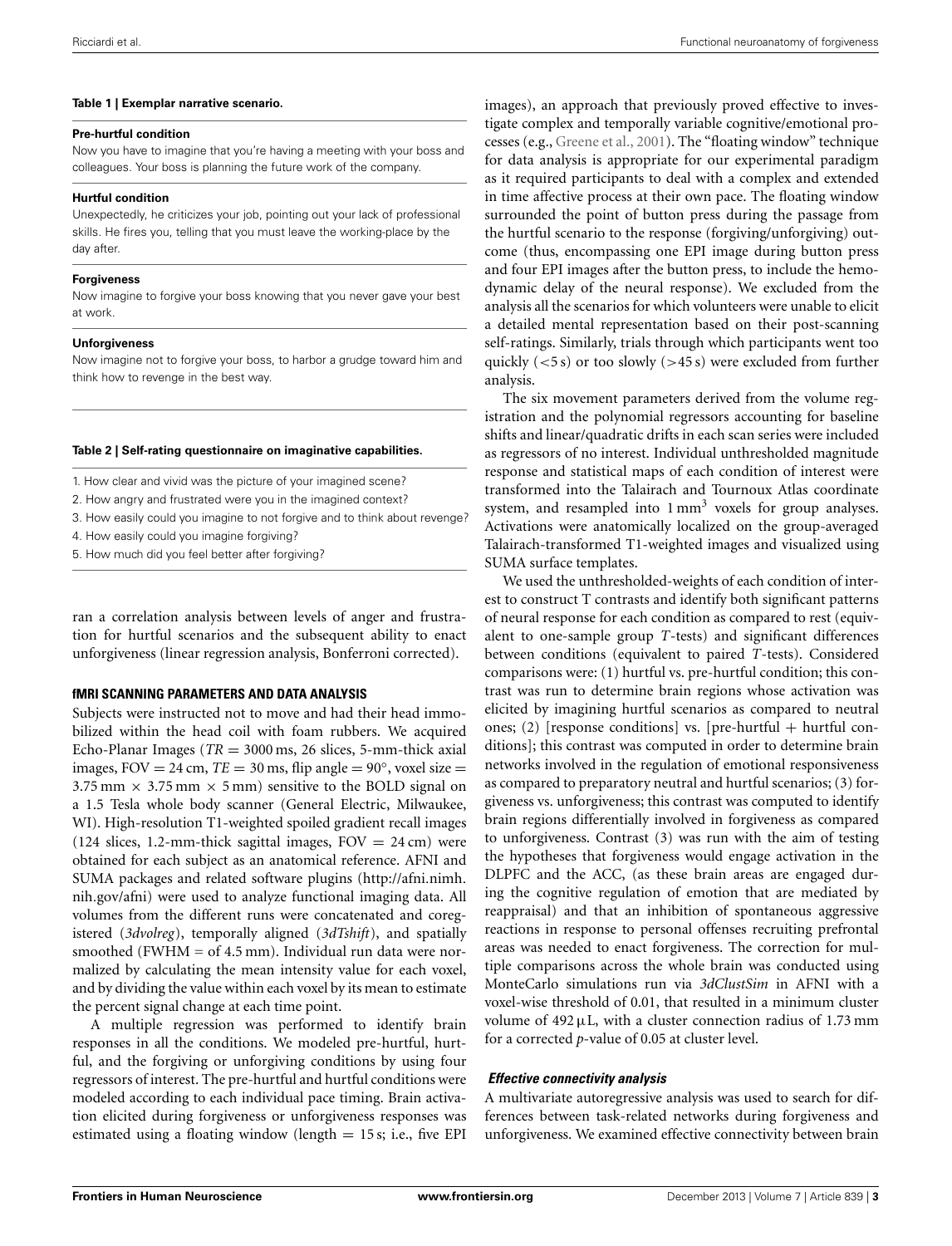regions responsive during the two conditions by computing a pair-wise Granger Causality (GC) analysis in frequency based on a vector autoregressive model. The ROIs included the activated clusters that were found by contrasting the forgiveness and unforgiveness conditions, as well as by contrasting the forgiveness and unforgiveness conditions with the pre-hurtful and hurtful conditions (voxelwise  $p < 0.01$ , cluster-level  $p < 0.05$ , as calculated via *3dClustSim* in AFNI). We selected and concatenated all "task-related" fMRI time-series corresponding to each ROI. Afterwards, we computed a pair wise GC analysis in frequency. The VAR model was fitted separately for each time-series, obtaining a GC spectrum for each pair of ROIs time-series of each subject. We applied a low-pass filter (range  $= 0-0.12 \text{ Hz}$ ) to the pre-processed functional dataset to remove artifacts due to cardiac and respiratory pulsatility. As in [Deshpande et al.](#page-7-26) [\(2009](#page-7-26)), we summed all frequency components of each relative spectrum, obtaining a single GC value for each connection in each subject. We created a bootstrapped distribution based on a 1000 resamples of estimated autoregressive coefficients that describe the ROIs time-series. Afterwards, we compared GC values to this distribution, testing the null hypothesis of no causality between two ROIs (Kolmogorov-Smirnov, *p <* 0*.*05). We computed group analysis maps ( $p < 0.05$ ), evaluating a single  $p$ -value for each connection, and combining *p*-values from individual subjects using the Fisher's method. Furthermore, we selected each subject's GC maps during forgiveness and we determined which GC map value correlated with the ratings related to the ability to forgive and level of relief following forgiveness, respectively. Finally, we correlated each subject CG maps values during unforgiveness with the behavioral ratings related to the ability to feel resentment and revenge.

#### **RESULTS**

#### **BEHAVIORAL DATA**

All volunteers confirmed that they used the strategies for achieving forgiveness and unforgiveness that had been indicated time by time with each scenario. None of them raised any issue concerning difficulties in using those cognitive strategies for the imagery task. All subjects were able to mentally imagine the scenarios presented during the distinct experimental conditions. Five percent of all scenarios were excluded from fMRI data analysis due to poor imageability (*<*2 scores) and reading times (*<*5 s and *>*45 s). The highest number of scenarios excluded for each subject was  $N = 4$  (mean = 1.3;  $SD = 1.7$ ). Scores for the self-rating Likert-type scales were: ability to imagine the intended scenarios =  $3.64 \pm 0.52$ ; level of anger and frustration during the imagination of hurtful scenarios =  $3.15 \pm$ 0.71; ability to forgive =  $3.12 \pm 0.73$ ; ability to feel resentment and revenge  $= 3.08 \pm 0.76$ ; level of relief following forgiveness  $= 2.60 \pm 0.67$ . The ability to enact forgiveness or unforgiveness did not differ significantly (paired *t*-test,  $p > 0.05$ ,  $N =$ 10). The capacity to grant forgiveness strongly correlated with subjective relief (linear regression analysis,  $r = 0.94$ ,  $p < 0.01$ one-tailed, Bonferroni corrected,  $N = 10$ ). The ability to enact unforgiveness correlated with the vividness with which subjects were able to imagine previous hurtful scenarios (linear regression analysis,  $r = 0.90$ ,  $p < 0.01$  one-tailed, Bonferroni corrected,  $N = 10$ ) and feel anger and frustration (linear regression analysis,  $r = 0.93$ ,  $p < 0.01$  one-tailed, Bonferroni corrected,  $N = 10$ .

Response times did not differ for the pre-hurtful and hurtful conditions (mean reaction  $\pm$  *SD* times for pre-hurtful = 11.8  $\pm$ 4.4 s and hurtful =  $14.9 \pm 4.7$  s;  $p =$ ns).

#### **FUNCTIONAL BRAIN RESPONSES** *Hurtful vs. pre-hurtful condition*

This contrast determines brain regions whose activation was specifically prompted by imagining a hurtful scenario as compared to a neutral "baseline" condition. A significantly greater recruitment during hurtful as compared to pre-hurtful scenarios was found in right dorsal-medial prefrontal areas, and left temporo-parietal junction, medial temporal gyrus (MTG), and precuneus.

#### *Response condition vs. pre-hurtful and hurtful conditions*

When examining the brain networks involved in the regulation of emotional responsiveness as compared to preparatory neutral and hurtful scenarios, we found a higher activation in ACC and posterior cingulate cortex (PCC), parahippocampal/occipital cortex (OCC), right precuneus, right inferior parietal cortex (BA40), left anterior middle frontal (BA11/10), and right superior-medial prefrontal (BA6) areas (**[Figure 1](#page-4-0)**).

In contrast, pre-hurtful, and hurtful conditions showed a greater recruitment of bilateral striate and extrastriate visual cortex, sensorimotor fronto-parietal areas, supplementary motor area, anterior MTG and medial prefrontal areas, left temporoparietal, premotor areas, subgenual cingulate cortex, thalami and cerebellum.

#### *Forgiveness vs. Unforgiveness*

This comparison showed activation in left DLPFC (BA8) and right inferior parietal lobule (IPL, BA40) as well as in bilateral MTG (BA20). Additional activations in extrastriate regions, bilateral cuneus, fusiform, and anterior parahippocampal regions, and PCC clusters were also found. For details, see **[Figure 2](#page-4-1)**.

#### *Effective connectivity analysis*

As detailed before, a multivariate autoregressive analysis was used to search for differences between task-related networks during forgiveness and unforgiveness. During both forgiveness and unforgiveness, patterns of activation in the OCC predicted subsequent activation in the precuneus, the IPL, the ACC, the PCC, and the MTG. Also, activation in the precuneus predicted subsequent activation in the IPL. During forgiveness, BOLD responses in the precuneus and the IPL predicted activation in the DLPFC and BOLD responses in the PCC influenced ACC's activation. During unforgiveness, activation patterns in the MTG influenced DLPFC activation. See **[Figure 3](#page-4-2)** for group maps of the effective connectivity during the forgiveness and unforgiveness responses.

The strength of the connection between precuneus and inferior parietal lobule during forgiveness significantly correlated with the ratings of the levels of relief as experienced by our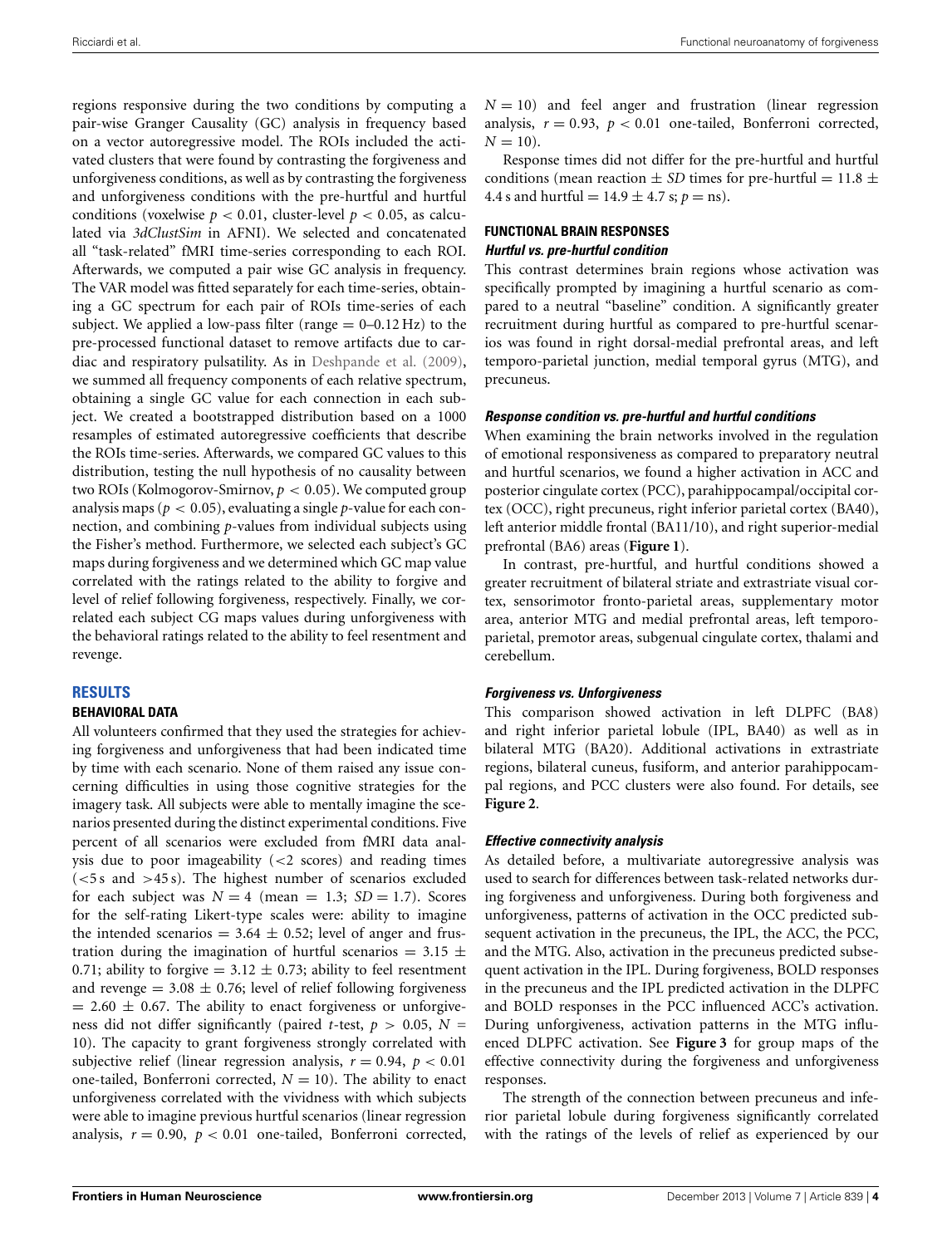

<span id="page-4-0"></span>**FIGURE 1 | Activation patterns elicited during the response condition as compared to pre-hurtful and hurtful conditions.** The figure shows brain areas active during forgiveness and unforgiveness as compared to pre-hurtful and hurtful scenarios.

Statistical parametric maps (*p <* 0*.*01 corrected) of activations are visualized on a brain template. Abbreviations: IFG, inferior frontal gyrus; ACC, anterior cingulate cortex; PCC, posterior cingulate cortex; PREC, precuneus.



<span id="page-4-1"></span>**FIGURE 2 | Activation patterns elicited during forgiveness as compared to unforgiveness.** The figure shows brain areas active while subjects granted forgiveness to imagined offenders. Statistical parametric maps  $(p < 0.01$ , corrected) of activation elicited by

forgiveness as compared to unforgiveness-scenarios are visualized on a brain template. Abbreviations: DLPFC, dorsolateral prefrontal cortex; IPL, inferior parietal lobule; OCC, middle occipital cortex; MTG, anterior medial temporal gyrus.



<span id="page-4-2"></span>**unforgiveness.** The picture depicts brain networks causally connected during forgiveness (on the left) and unforgiveness (on the right). Dashed lines show causal connections common to both conditions.

volunteers ( $p = 0.034$ ,  $r = 0.67$ ). We did not find significant correlations between GC values during forgiveness and the vividness of imagination and between the GC values during unforgiveness and the ratings related to the ability to feel resentment and revenge.

#### **DISCUSSION**

temporal gyrus.

In the present study, we investigated brain functional activity associated with granting forgiveness and unforgiveness following a hurtful event. Volunteers were engaged in script-driven mental imagery of interpersonal wrongdoings resulting in a

cingulate cortex; PCC, posterior cingulate cortex; PREC, precuneus; IPL, inferior parietal lobule; OCC, occipital cortex; MTG, medial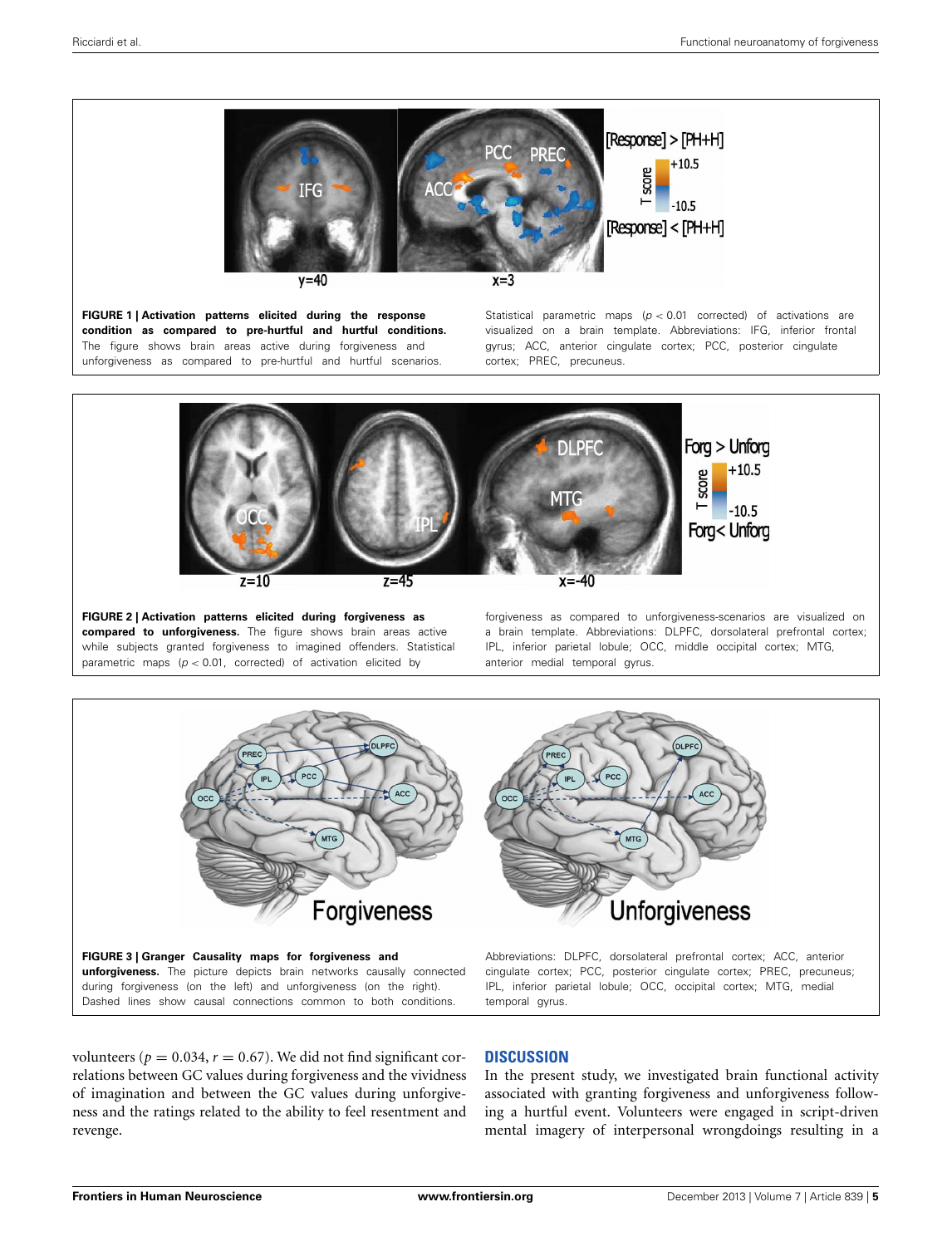hurtful condition and were instructed either to forgive or to feel resentment and think about revenge toward imagined offenders. We accompanied each forgiveness request with an adjunctive explanation modulating the victim's perception of wrongdoings in order to lead to a benevolent reappraisal. Specifically, we presented positive re-evaluations of the negative events and their consequences, explanations of the offender's motivations and considerations about the role of the victims themselves, or descriptions of the wrongdoers' distressed emotional state. Conversely, unforgiveness requests were associated with statements emphasizing the victim resentment and invitations to respond to the misconduct with revenge. We hypothesized that reappraisal-driven forgiveness would recruit brain areas involved in the cognitive regulation of emotional responses and would be associated with subjective relief.

Self-rating scores indicated that volunteers were able to vividly imagine each experimental condition of interest and experience a strong emotional response. Consistently with our hypotheses, the ability to forgive imaginal offenders strongly correlated with subjective relief, and was selectively associated with neural activation in a causally connected brain network comprising the DLPFC, the precuneus, and the IPL.

#### **REAPPRAISAL PROCESSES**

The DLPFC is recruited when individuals use cognitive strategies to regulate emotional responsiveness [\(Ochsner and Gross,](#page-7-16) [2005](#page-7-16)). This brain area is part of a cognitive circuit of top-down control that mediates the volitional suppression of negative affect [\(Ochsner and Gross, 2005\)](#page-7-16) and sadness [\(Lévesque et al.](#page-7-27), [2003](#page-7-27)). Cognition [is essential for emotions to be generated \(](#page-7-28)Schachter and Singer, [1962](#page-7-28)) and plays a crucial role in emotional regulation [\(Gross](#page-7-29), [2002\)](#page-7-29) and psychotherapeutic effects [\(Beauregard, 2007](#page-7-30)). According to *appraisal theory,* the way a person thinks about a certain experience or event shapes his emotional connection to it [\(Lazarus](#page-7-31), [1991](#page-7-31)). The ability to reappraise negative events in positive terms, such as by re-interpreting the motivations of the offender in a benevolent manner [\(McCullough](#page-7-0), [2001](#page-7-0)) is a key step in the process to forgive a wrongdoer. Thinking of a negative event as being not too bad [\(Shapiro](#page-7-22), [1991\)](#page-7-22), or that the wrongdoers were not directly responsible for their act [\(Fincham](#page-7-23), [2000\)](#page-7-23), that they did not intend to harm [\(Frijda](#page-7-32), [1986;](#page-7-32) [Shapiro, 1991](#page-7-22)), or that they we[re instead motivated by altruistic reasons \(](#page-7-33)Lindskold and Walters, [1983\)](#page-7-33), reduces feelings of injustice, punitiveness, and unforgiveness in response to interpersonal transgressions. Thus, operating a benevolent/positive evaluation of the meaning of emotionally charged situations modifies the significance of these events, paving the way for forgiveness to take place. Neural activation in the DLPFC during forgiveness is consistent with our hypotheses and with the present findings.

We did not report activations in ACC and PFC areas other than DLPFC as they did not reach significance. This result may be due to the fact that reappraisal strategies were only one of the sets of strategies that were employed for volunteers to enact forgiveness. One may expect that a higher number of items containing more selectively reappraisal instructions might have enhanced activation in additional brain sites. Low power might also be the reason for our selective findings. Also, activation in the DLPFC during

forgiveness may reflect response inhibition processes [\(Asahi et al.](#page-7-34), [2004](#page-7-34)) that were plausibly engaged during the process of forgiving a wrongdoer.

Our results extend previous accounts on the role of the DLPFC in reappraisal by showing that this area is the crucial node of a network of brain areas causally connected during forgiveness, which comprises the precuneus and the IPL.

## **PERSPECTIVE TAKING PROCESSES AND EMPATHY**

The precuneus is recruited when subjects are instructed to assume the perspective of a third-person [\(Cavanna and Trimble](#page-7-35), [2006\)](#page-7-35). Mental perspective-taking is essential for making sense of the mind of others, and relies on the construction of an internal representation of their mental states (*theory of mind*, [Leslie](#page-7-36), [1987\)](#page-7-36). In our study, mental perspective-taking processes were required for volunteers to make sense of the motivations and reasons underlying the offender's behavior during both forgiveness and unforgiveness. Consistently, we observed activation in the precuneus during both processes. Thus, the recruitment of this brain area likely reflects perspective-taking, a process that may foster empathy [\(Oswald](#page-7-37), [1996](#page-7-37)). Empathy toward a wrongdoer extinguishes retaliatory behavior, even when it would lead to an economic gain for the victim [\(Batson and Ahmad](#page-7-24), [2001](#page-7-24)). Presumably, a similar process takes place during forgiveness. Taking a broader view on the offenders' personality rather than emphasizing the gravity of their act only, evaluating the factors that might have led to their behavior, as well as being able to see them as similar to oneself, are examples of cognitive strategies that help feeling empathy, making it possible to forgive [\(North, 1998](#page-7-38)).

The IPL is recruited when subjects attribute emotional states to others and assume an empathetic attitude toward their suffering [\(Saxe and Wexler, 2005;](#page-7-39) [Nummenmaa et al., 2008\)](#page-7-40). In our study, activation in this site was selective for forgiveness and is consistent with the idea that volunteers operated an emotional attribution, a process that helps empathize with their offender. A link between emp[athy and forgiveness has already been reported \(](#page-7-41)McCullough et al., [1997;](#page-7-41) [Worthington, 1998;](#page-8-3) [Zechmeister and Romero](#page-8-4), [2002\)](#page-8-4). Our functional connectivity results provide a neurobiological counterpart to these findings by showing a selective causal interaction between IPL, precuneus and DLPFC during forgiveness. The causal interplay of brain sites responsible for theory of mind, empathy and the cognitive regulation of emotions, indicates that being able to see a misconduct with the eyes of the offenders is necessary for a victim to empathize with them, and that both these processes are useful to reconsider the evaluation of negative events (emotionally and cognitively-driven reappraisal) in positive terms. Also, for both forgiveness and unforgiveness, GC results showed that activation in OCC regions predicted subsequent activation in PREC, IPL, PCC, ACC, and MTG. This result suggests that visual imagery components might have triggered subsequent engagement of brain regions involved in perspective taking processes and empathy resulting in the engagement of the DLPFC during forgiveness. The fact that the strength of the connection between precuneus and inferior parietal lobule and levels of relief were correlated suggests that a network of brain regions, rather than a unique brain site, is responsible for triggering this complex cognitive and emotional process.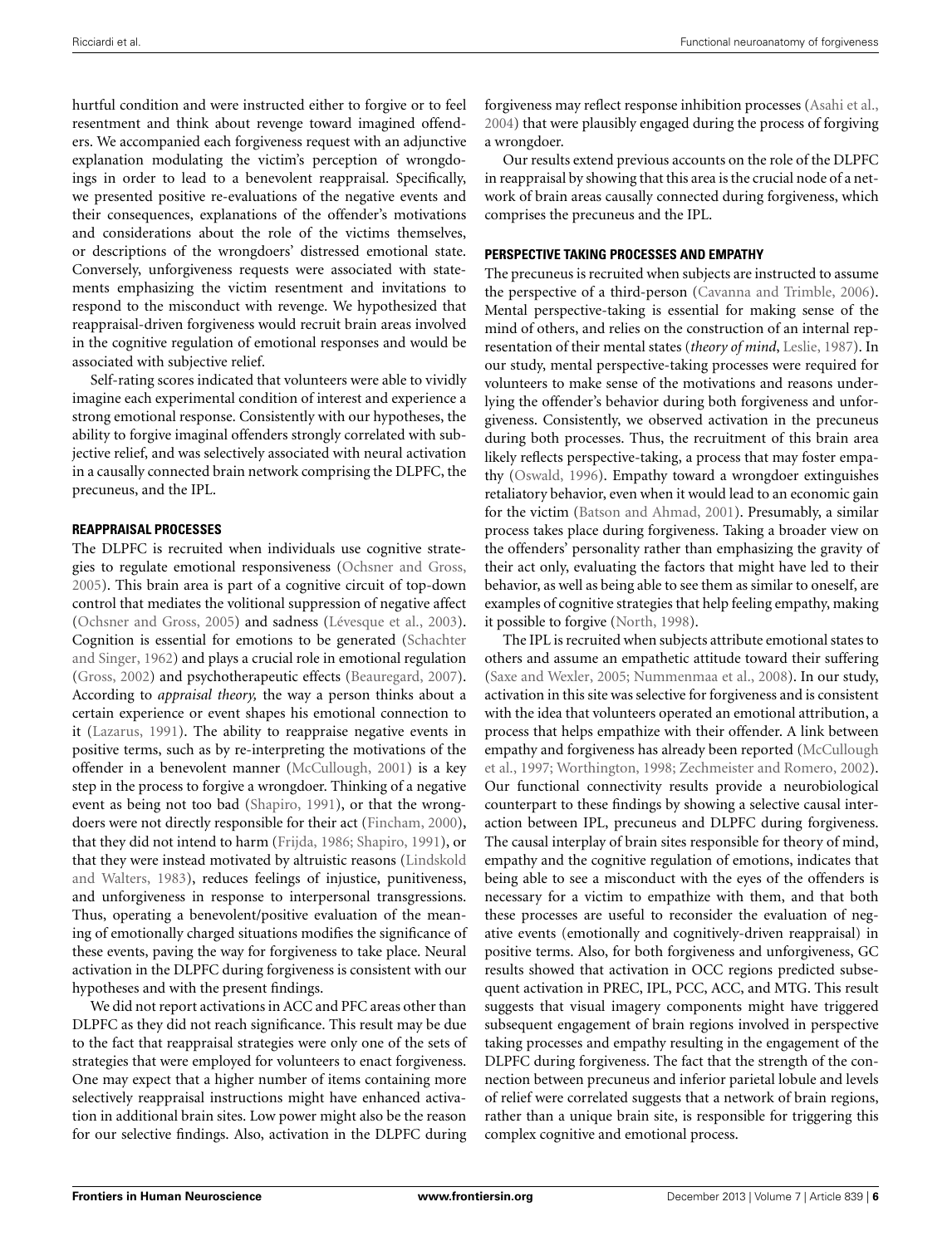Also, this data is interesting as it points to a specific involvement of the link between the precuneus and the inferior parietal lobule in the subjective feeling of relief. Thus, perspective taking abilities predict the ability to empathize with a wrongdoer and together these elements are effective in inducing positive affective states. Functional connectivity in these specific brain sites may contribute to the role of forgiveness as a wellbeing promoting mechanism.

## **DECISION-MAKING AND INHIBITION OF SPONTANEOUS AGGRESSIVE REACTIONS**

Inferior frontal areas and the ACC were recruited during both forgiveness and unforgiveness. Activation in these areas likely reflects decision-making processes about wrongdoings and evaluation of actions to enact and their long-term consequences [\(Carter et al.](#page-7-42), [2000;](#page-7-42) [Addis et al., 2007\)](#page-7-43). The involvement of the ACC may reflect the homeostatic function of decision-making processes [\(Paulus](#page-7-44), [2007](#page-7-44)) that allows the individual to re-establish the subjective emotional balance after a hurtful interpersonal event. Nevertheless, activation of this brain site has also been consistently associated with emotional regulation processes mediated by reappraisal strategies [\(Ochsner and Gross, 2005\)](#page-7-16) as well as with tasks involving attention, cognitive control, and performance monitoring (e.g., [Weissman et al., 2005;](#page-8-5) [Walsh et al., 2011](#page-8-6)). Thus, its activation may reflect multiple intervening cognitive processes that were engaged during decision making underlying both forgiveness and unforgiveness.

Self-ratings on emotional states indicate that levels of anger and frustration experienced when imagining negative events correlated with the subsequent ability to feel resentment. This result suggests that victims spontaneously develop aggressive reactions and hostility in response to unfair events, which then are likely to lead to resentment and the desire of revenge. Typically, people holding a grudge rehearse memories of past hurtful events [\(Baumeister et al., 1998](#page-7-45)). This condition, known as rumination, is believed to amplify and perpetuate thoughts of hostility and sadness [\(Trask and Sigmon](#page-8-7), [1999;](#page-8-7) [Vickers and Vogeltanz-Holm,](#page-8-8) [2003](#page-8-8)), which over time are associated with the development of clinical [conditions](#page-7-9) [including](#page-7-9) [depression](#page-7-9) [\(](#page-7-9)Nolen-Hoeksema and Morrow, [1991](#page-7-9)). Thus, the capacity to forgive an offender requires the inhibition of spontaneous aggressive responses. Also, relieflevels following forgiveness strongly correlated with the capacity to forgive. Taken together, these results indicate that benevolent reappraisal is effective in suppressing spontaneous aggressive reactions in response to unfair actions. The present results expand current literature on emotion regulation.

Here, we employed cognitive strategies to lead volunteers to forgive or feel anger and the desire to get revenge toward a wrongdoer. Nevertheless, emotional reappraisal was not the only variable that we investigated. Viewing events from the offender's point of view (i.e., perspective taking abilities) and the ability to emotionally identify oneself with the wrongdoer were also considered as important components of forgiveness. The novelty of our study consists in evaluating all these three aspects (i.e., cognitive appraisal, perspective taking abilities, and empathetic concern) as main triggers of the forgiveness response.

## **LIMITATIONS OF THE STUDY**

In the present study we relied on a script-driven mental imagery paradigm, and this might represent a limitation for the extensibility of the present results to real-life situations. However, mental imagery paradigms have proven effective for the study of processes that for ethical and/or technical constrains cannot be addressed in a naturalistic fashion, such as unrestrained aggressiveness [\(Pietrini et al.](#page-7-17), [2000](#page-7-17)). This paradigm allowed us to control for multiple variables that intervene in real-life situations (e.g., social circumstances under which personal offenses take place, gravity of the consequences of interpersonal offenses, etc.) in an experimentally controlled way. The fact that volunteers were instructed to enact forgiveness by relying on reappraisal strategies may also represent a bias. On the other hand, by relying on a set of pre-defined cognitive strategies, we were able to control for multiple intervening cognitive processes that otherwise could have been engaged differentially by each participant, thus, affecting the interpretation of the results. Also, reappraisaldriven forgiveness affected the subjects' emotional state positively, thus, indicating that reappraisal effectively changes the emotional experience of negative events.

As a matter of fact, cognitive strategies that may be useful for dealing with negative events may vary from individual to individual and also within each person from time to time. While forgiveness has been proposed to be effective in dealing with wro[ngdoings in a positive and constructive manner \(](#page-8-0)Worthington et al., [2007](#page-8-0)), other strategies such as distancing may be used for dealing with negative events. In our study, we did not test for other strategies useful for confronting negative events rather than the ones previously associated to forgiveness for constraints due to length and complexity of the experimental design. A more systematic study which includes further cognitive strategies should be carried out in the future to obtain a more comprehensive view of the neural underpinnings of different manners for dealing with negative events.

In the present study, fMRI data was acquired from a relatively small sample of subjects. Our results are preliminary and future investigations are warranted to replicate the present findings in a greater number of volunteers.

## **CONCLUSIONS**

In summary, our study explored for the first time the neural correlates of forgiveness. We observed a link between forgiveness and subjective relief, which supports its use in therapeutic settings as an aid for the promotion of mental health. We observed activation in a brain cortical network responsible for perspective taking processes, appraisal and empathy, suggesting that these processes may play an important role in the adaptive extinction of negative affect and prevention of potential aggressive and socially unacceptable behavior.

## **ACKNOWLEDGMENTS**

Supported by the Campaign for Forgiveness Research, John Templeton Foundation (CFR-5130 grant to Pietro Pietrini), U.S.A. We thank Nicola Vanello, Arianna Cozza e Miriam Rizzo for assistance with data collection and analysis. We thank Massimo Lombardi for support during fMRI data acquisition.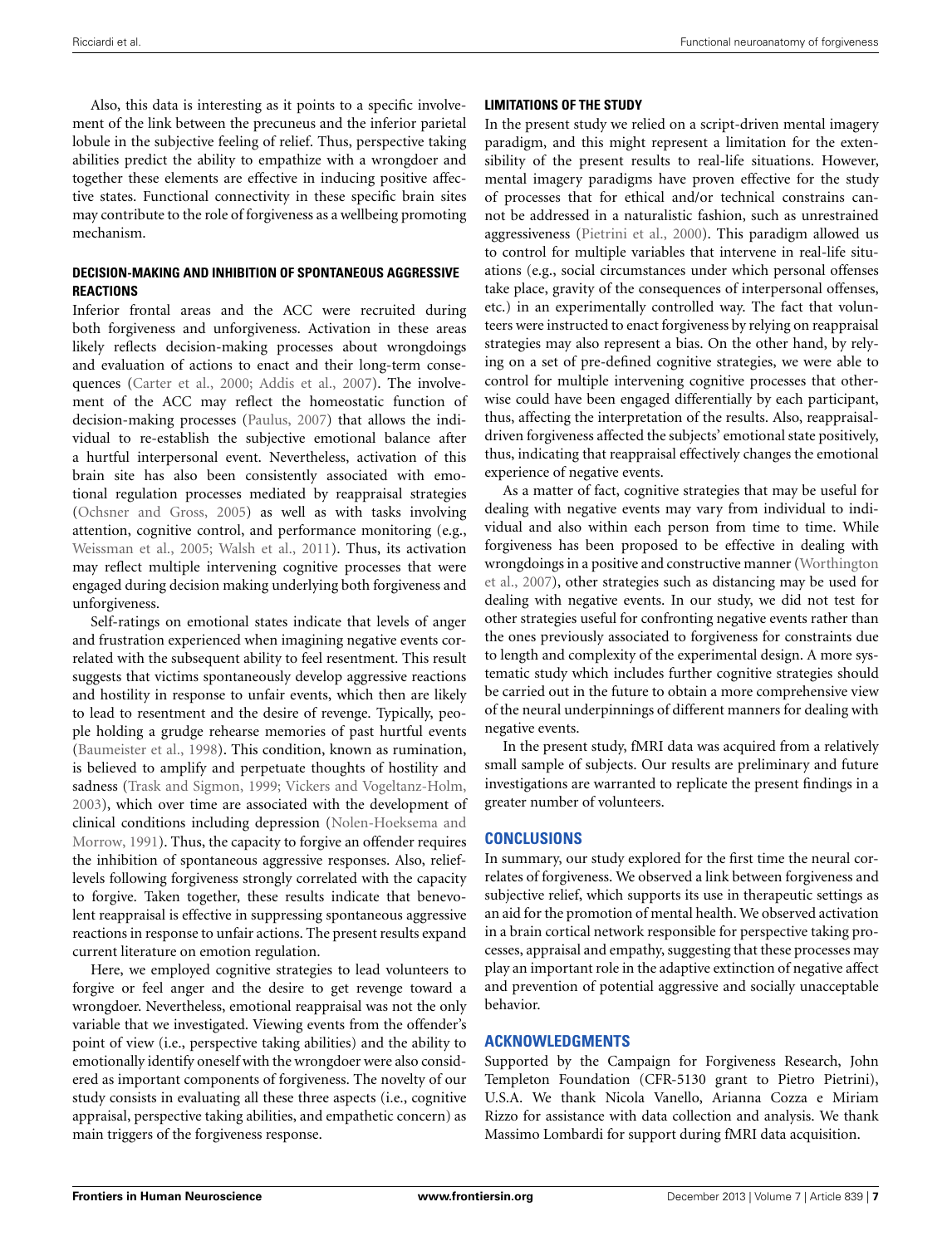## **SUPPLEMENTARY MATERIAL**

The Supplementary Material for this article can be found online at: [http://www.frontiersin.org/journal/10.3389/fnhum.2013.](http://www.frontiersin.org/journal/10.3389/fnhum.2013.00839/abstract) [00839/abstract](http://www.frontiersin.org/journal/10.3389/fnhum.2013.00839/abstract)

## **REFERENCES**

- <span id="page-7-43"></span>Addis, D., Wong, A., and Schacter, D. (2007). Remembering the past and imagining the future: common and distinct neural substrates during event construction and elaboration. *Neuropsychologia* 45, 1363–1377. doi: 10.1016/j.neuropsychologia.2006.10.016
- <span id="page-7-34"></span>Asahi, S., Okamoto, Y., Okada, G., Yamawaki, S., and Yokota, N. (2004). Negative correlation between right prefrontal activity during response inhibition and impulsiveness: a fMRI study. *Eur. Arch. Psychiatry Clin. Neurosci.* 254, 245–251. doi: 10.1007/s00406-004-0488-z
- <span id="page-7-24"></span>Batson, C. D., and Ahmad, N. (2001). Empathy-induced altruism in a prisoner's dilemma II: what if the target of empathy has defected? *Eur. J. Soc. Psychol.* 31, 25–36. doi: 10.1002/ejsp.26
- <span id="page-7-45"></span>Baumeister, R. F., Exline, J. J., and Sommer, K. L. (1998). "The victim role, grudge theory, and two dimensions of forgiveness" in *Dimensions of Forgiveness*, ed E. L. Worthington (Philadelphia, PA: Templeton Foundation Press), 79–104.
- <span id="page-7-30"></span>Beauregard, M. (2007). Mind does really matter: evidence from neuroimaging studies of emotional self-regulation, psychotherapy, and placebo effect. *Prog. Neurobiol.* 81, 218–236. doi: 10.1016/j.pneurobio.2007.01.005
- <span id="page-7-8"></span>Berry, J. W., and Worthington, E. L. Jr. (2001). Forgivingness, relationship quality, stress while imagining relationship events, and physical and mental health. *J. Couns. Psychol.* 48, 447–455. doi: 10.1037/0022-0167. 48.4.447
- <span id="page-7-42"></span>Carter, C. S., Macdonald, A. M., Botvinick, M., Ross, L. L., Stenger, V. A., Noll, D., et al. (2000). Parsing executive processes: strategic vs. evaluative functions of the anterior cingulate cortex. *Proc. Natl. Acad. Sci. U.S.A.* 97, 1944–1948. doi: 10.1073/pnas.97.4.1944
- <span id="page-7-35"></span>Cavanna, A. E., and Trimble, M. R. (2006). The precuneus: a review of its functional anatomy and behavioural correlates. *Brain* 129, 564–583. doi: 10.1093/brain/awl004
- <span id="page-7-11"></span>Chida, Y., and Steptoe, A. (2008). Positive psychological well-being and mortality: a quantitative review of prospective observational studies. *Psychosom. Med.* 70, 741–756. doi: 10.1097/PSY.0b013e31818105ba
- <span id="page-7-18"></span>Chikazoe, J. (2010). Localizing performance of go/no-go tasks to prefrontal cortical subregions. *Curr. Opin. Psychiatry* 23, 267–272. doi: 10.1097/YCO.0b013e3283387a9f
- <span id="page-7-21"></span>DeShea, L. (2003). A scenario-based scale of willingness to forgive. *Indiv. Differ. Res.* 1, 201–217.
- <span id="page-7-26"></span>Deshpande, G., LaConte, S., James, G. A., Peltier, S., and Hu, X. (2009). Multivariate Granger causality analysis of fMRI data. *Hum. Brain Mapp.* 30, 1361–1373. doi: 10.1002/hbm.20606
- <span id="page-7-4"></span>Enright, R. D., Wu, C. R., Olson, L., Chandler, J., Gassin, E., Freedman, S., et al. (1994). Piaget on the moral development of forgiveness—identity or reciprocity. *Hum. Dev.* 37, 63–80. doi: 10.1159/000278239
- <span id="page-7-14"></span>Farrow, T. F., Hunter, M. D., Wilkinson, I. D., Gouneea, C., Fawbert, D., Smith, R., et al. (2005). Quantifiable change in functional brain response to empathic and forgivability judgments with resolution of posttraumatic stress disorder. *Psychiatry Res.* 140, 45–53. doi: 10.1016/j.pscychresns.2005.05.012
- <span id="page-7-13"></span>Farrow, T. F. D., Zheng, Y., Wilkinson, I. D., Spence, S. A., Deakin, J. F. W., Tarrier, N., et al. (2001). Investigating the functional anatomy of empathy and forgiveness. *Neuroreport* 12, 2433–2438. doi: 10.1097/00001756-200108080-00029
- <span id="page-7-23"></span>Fincham, F. D. (2000). The kiss of the porcupines: from attributing responsibility to forgiving. *Pers. Relatsh.* 7, 1–23. doi: 10.1111/j.1475-6811.2000.tb00001.x
- <span id="page-7-1"></span>Fitzgibbons, R. P. (1986). The cognitive and emotive uses of forgiveness in the treatment of anger. *Psychotherapy* 23, 629–633. doi: 10.1037/h0085667
- <span id="page-7-32"></span>Frijda, N. H. (1986). *The Emotions.* New York, NY: Cambridge University Press.
- <span id="page-7-3"></span>Gentilone, F., and Regidor, J. R. (1986). "The political dimension of reconciliation: a recent Italian experience," in *Forgiving (Special Issue)*, eds C. Florstein and A. Duquoc (Concilium, April. Edinburgh: T & T Clark), 22–31.
- <span id="page-7-25"></span>Greene, J. D., Sommerville, R. B., Nystrom, L. E., Darley, J. M., and Cohen, J. D. (2001). An fMRI investigation of emotional engagement in moral judgment. *Science* 293, 2105–2108. doi: 10.1126/science.1062872
- <span id="page-7-29"></span>Gross, J. J. (2002). Emotion regulation: affective, cognitive, and social consequences. *Psychophysiology* 39, 281–291. doi: 10.1017/S0048577201393198
- <span id="page-7-15"></span>Hayashi, A., Abe, N., Ueno, A., Shigemune, Y., Mori, E., Tashiro, M., et al. (2010). Neural correlates of forgiveness for moral transgressions involving deception. *Brain Res.* 1332, 90–99. doi: 10.1016/j.brainres.2010.03.045
- <span id="page-7-6"></span>Holt-Lunstad, J., Smith, T. W., and Uchino, B. N. (2008). Can hostility interfere with the health benefits of giving and receiving social support? The impact of cynical hostility on cardiovascular reactivity during social support interactions among friends. *Annals Behav. Med.* 35, 319–330. doi: 10.1007/s12160-008- 9041-z
- <span id="page-7-5"></span>Hu, J., and Gruber, K. J. (2008). Positive and negative affect and health functioning indicators among older adults with chronic illnesses. *Issues Ment. Health Nurs.* 29, 895–911. doi: 10.1080/01612840802182938
- <span id="page-7-10"></span>Lawler, K. A., Younger, J. W., Piferi, R. L., Jobe, R. L., Edmondson, K. A., and Jones, W. H. (2005). The unique effects of forgiveness on health: an exploration of pathways. *J.Behav. Med.* 28, 157–167. doi: 10.1007/s10865-005- 3665-2
- <span id="page-7-12"></span>Lawler-Row, K. A., Karremans, J. C., Scott, C., Edlis-Matityahou, M., and Edwards, L. (2008). Forgiveness, physiological reactivity and health: the role of anger. *Int. J. Psychophysiology* 68, 51–58. doi: 10.1016/j.ijpsycho.2008.01.001
- <span id="page-7-31"></span>Lazarus, R. S. (1991). *Emotion and Adaptation.* New York, NY: Oxford University Press.
- <span id="page-7-36"></span>Leslie, A. M. (1987). Pretense and representation—the origins of theory of mind. *Psychol. Rev.* 94, 412–426. doi: 10.1037/0033-295X.94.4.412
- <span id="page-7-27"></span>Lévesque, J., Eugene, F., Joanette, Y., Paquette, V., Mensour, B., Beaudoin, G., et al. (2003). Neural circuitry underlying voluntary suppression of sadness. *Biol. Psychiatry* 53, 502–510. doi: 10.1016/S0006-3223(02)01817-6
- <span id="page-7-33"></span>Lindskold, S., and Walters, P. S. (1983). Categories for acceptability of lies. *J. Soc. Psychol.* 120, 129–136. doi: 10.1080/00224545.1983.9712018
- <span id="page-7-0"></span>McCullough, M. E. (2001). Forgiveness: who does it and how do they do it? *Curr. Dir. Psychol. Sci.* 10, 194–197. doi: 10.1111/1467-8721.00147
- <span id="page-7-41"></span>McCullough, M. E., Worthington, E. L. Jr., and Rachal, K. C. (1997). Interpersonal forgiving in close relationships. *J. Pers. Soc. Psychol.* 73, 321–336. doi: 10.1037/0022-3514.73.2.321
- <span id="page-7-9"></span>Nolen-Hoeksema, S., and Morrow, J. (1991). A prospective study of depression and posttraumatic stress symptoms after a natural disaster: the 1989 Loma Prieta earthquake. *J. Pers. Soc. Psychol.* 61, 115–121. doi: 10.1037/0022-3514.61.1.115
- <span id="page-7-38"></span>North, J. (1998). "The 'Ideal' of forgiveness. A philosophers exploration" in *Exploring Forgiveness*, eds R. D. Enright and J. North (Madison, WI: The University of Wisconsin Press), 25–34.
- <span id="page-7-40"></span>Nummenmaa, L., Hirvonen, J., Parkkola, R., and Hietanen, J. (2008). Is emotional contagion special? An fMRI study on neural systems for affective and cognitive empathy. *Neuroimage* 43, 571–580. doi: 10.1016/j.neuroimage.2008.08.014
- <span id="page-7-16"></span>Ochsner, K., and Gross, J. (2005). The cognitive control of emotion. *Trends Cogn. Sci.* 9, 242–249. doi: 10.1016/j.tics.2005.03.010
- <span id="page-7-37"></span>Oswald, P. A. (1996). The effects of cognitive and affective perspective taking on empathic concern and altruistic helping. *J. Soc. Psychol.* 136, 613–623. doi: 10.1080/00224545.1996.9714045
- <span id="page-7-44"></span>Paulus, M. P. (2007). Decision-making dysfunctions in psychiatry—altered homeostatic processing? *Science* 318, 602–606. doi: 10.1126/science.1142997
- <span id="page-7-17"></span>Pietrini, P., Guazzelli, M., Basso, G., Jaffe, K., and Grafman, J. (2000). Neural correlates of imaginal aggressive behavior assessed by positron emission tomography in healthy subjects. *Am. J. Psychiatry* 157, 1772–1781. doi: 10.1176/appi.ajp.157.11.1772
- <span id="page-7-2"></span>Reed, G. L., and Enright, R. D. (2006). The effects of forgiveness therapy on depression, anxiety, and posttraumatic stress for women after spousal emotional abuse. *J. Consult. Clin. Psychol.* 74, 920–929. doi: 10.1037/0022-006X.74.5.920
- <span id="page-7-19"></span>Richardson, A. (1969). *Mental Imagery.* New York, NY: Springer.
- <span id="page-7-39"></span>Saxe, R., and Wexler, A. (2005). Making sense of another mind: the role of the right temporo-parietal junction. *Neuropsychologia* 43, 1391–1399. doi: 10.1016/j.neuropsychologia.2005.02.013
- <span id="page-7-28"></span>Schachter, S., and Singer, J. E. (1962). Cognitive, social and physiological determinants of emotional states. *Psychol. Rev.* 69, 379–399. doi: 10.1037/h0046234
- <span id="page-7-22"></span>Shapiro, D. L. (1991). The effects of explanations on negative reactions to deceit. *Adm. Sci. Q.* 36, 614–630. doi: 10.2307/2393276
- <span id="page-7-20"></span>Sheehan, P. W. (1967). A shortened form of Betts' questionnaire upon mental imagery. *J. Clin. Psychol.* 23, 386–389.
- <span id="page-7-7"></span>Stoia-Caraballo, R., Rye, M. S., Pan, W., Kirschman, K. J. B., Lutz-Zois, C., and Lyons, A. M. (2008). Negative affect and anger rumination as mediators between forgiveness and sleep quality. *J. Behav. Med*.31, 478–488. doi: 10.1007/s10865- 008-9172-5